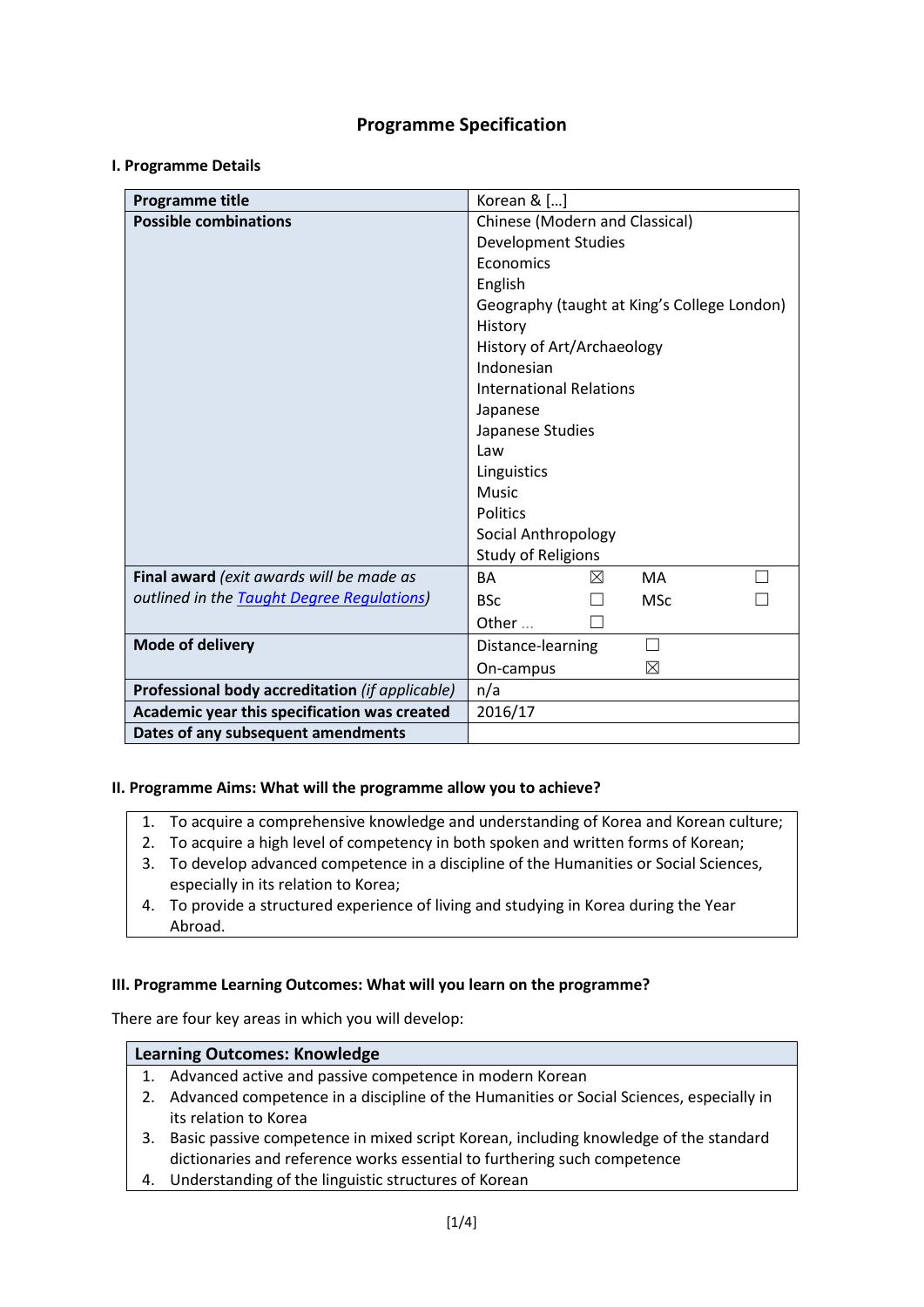| Thorough ability in reading and translating modern Korean texts in different styles and<br>5.                                                                                                                                                                                                                                                                                                                                                                                                                                                                                                                                                                                                                                                                                                                                                                                                                                                                                                                                                                                                                |                                                                                                                                                                                                                                                            |  |  |  |
|--------------------------------------------------------------------------------------------------------------------------------------------------------------------------------------------------------------------------------------------------------------------------------------------------------------------------------------------------------------------------------------------------------------------------------------------------------------------------------------------------------------------------------------------------------------------------------------------------------------------------------------------------------------------------------------------------------------------------------------------------------------------------------------------------------------------------------------------------------------------------------------------------------------------------------------------------------------------------------------------------------------------------------------------------------------------------------------------------------------|------------------------------------------------------------------------------------------------------------------------------------------------------------------------------------------------------------------------------------------------------------|--|--|--|
| genres                                                                                                                                                                                                                                                                                                                                                                                                                                                                                                                                                                                                                                                                                                                                                                                                                                                                                                                                                                                                                                                                                                       |                                                                                                                                                                                                                                                            |  |  |  |
| Detailed knowledge of the history, development and current state of Korean culture<br>6.                                                                                                                                                                                                                                                                                                                                                                                                                                                                                                                                                                                                                                                                                                                                                                                                                                                                                                                                                                                                                     |                                                                                                                                                                                                                                                            |  |  |  |
| Good general knowledge of Korean history and society<br>7.                                                                                                                                                                                                                                                                                                                                                                                                                                                                                                                                                                                                                                                                                                                                                                                                                                                                                                                                                                                                                                                   |                                                                                                                                                                                                                                                            |  |  |  |
| <b>Typical Teaching Methods</b>                                                                                                                                                                                                                                                                                                                                                                                                                                                                                                                                                                                                                                                                                                                                                                                                                                                                                                                                                                                                                                                                              | <b>Typical Assessment Methods</b>                                                                                                                                                                                                                          |  |  |  |
| Acquisition of 1 and 3 is through language<br>acquisition and language use modules,<br>tutorials, regular assessed and non-<br>assessed coursework throughout the<br>degree.<br>Acquisition of 2 is through modules taught<br>in another department at SOAS.<br>Acquisition of 4 is through lectures and<br>practical exercises in language acquisition<br>modules.<br>Acquisition of 5 is through the reading,<br>translation, analysis and interpretation of<br>different genres of texts in upper level<br>modules (Years 3 and 4).<br>Acquisition of 6 is addressed specifically<br>through lectures, seminars, and coursework<br>in different modules throughout the<br>degree. The specific type of knowledge<br>acquired by the student in these years<br>depends on the modules selected.<br>Acquisition of 7 is through coursework and<br>the BA dissertation (ISP, if taken) in Years 3<br>and $4.$<br>Acquisition of all elements is furthered by<br>the compulsory inclusion of a year abroad<br>(Year Two), spent in Korea, providing total<br>immersion in the modern language and<br>culture. | Testing of the knowledge base is through<br>written examinations, typically<br>containing both seen and unseen<br>elements;<br>oral examinations / presentations<br>٠<br>assessed coursework;<br>$\bullet$<br>assessed library assignments;<br>٠<br>essays |  |  |  |

|                                 | Learning Outcomes: Intellectual (thinking) skills                                                                                                                                                                                                                                                                        |                                                                                                                                                                                                                                   |  |  |  |
|---------------------------------|--------------------------------------------------------------------------------------------------------------------------------------------------------------------------------------------------------------------------------------------------------------------------------------------------------------------------|-----------------------------------------------------------------------------------------------------------------------------------------------------------------------------------------------------------------------------------|--|--|--|
| 1.                              | Critical reasoning, from a non-Eurocentric perspective                                                                                                                                                                                                                                                                   |                                                                                                                                                                                                                                   |  |  |  |
| 2.                              | Oral and written application of linguistic, literary and philosophical concepts, as well as                                                                                                                                                                                                                              |                                                                                                                                                                                                                                   |  |  |  |
|                                 | of the concepts central to the discipline studied as a second subject                                                                                                                                                                                                                                                    |                                                                                                                                                                                                                                   |  |  |  |
| 3.                              | Written formulation of problems, hypotheses, methods of inquiry and conclusions                                                                                                                                                                                                                                          |                                                                                                                                                                                                                                   |  |  |  |
| 4.                              | Demonstrate and exercise independence of mind and thought                                                                                                                                                                                                                                                                |                                                                                                                                                                                                                                   |  |  |  |
| <b>Typical Teaching Methods</b> |                                                                                                                                                                                                                                                                                                                          | <b>Typical Assessment Methods</b>                                                                                                                                                                                                 |  |  |  |
|                                 | Intellectual skills are developed through the<br>teaching and learning programme outlined<br>above. Each module involves discussion of<br>key issues, practice in applying concepts<br>both orally and in writing, analysis and<br>interpretation of materials, and individual<br>feedback sessions for learners on work | Assessment of intellectual skills (oral<br>presentation, participation in<br>classroom discussion, essay writing)<br>is typically reflected in the<br>"coursework mark" for upper level<br>modules in literature, linguistics and |  |  |  |
|                                 | produced.                                                                                                                                                                                                                                                                                                                | history.                                                                                                                                                                                                                          |  |  |  |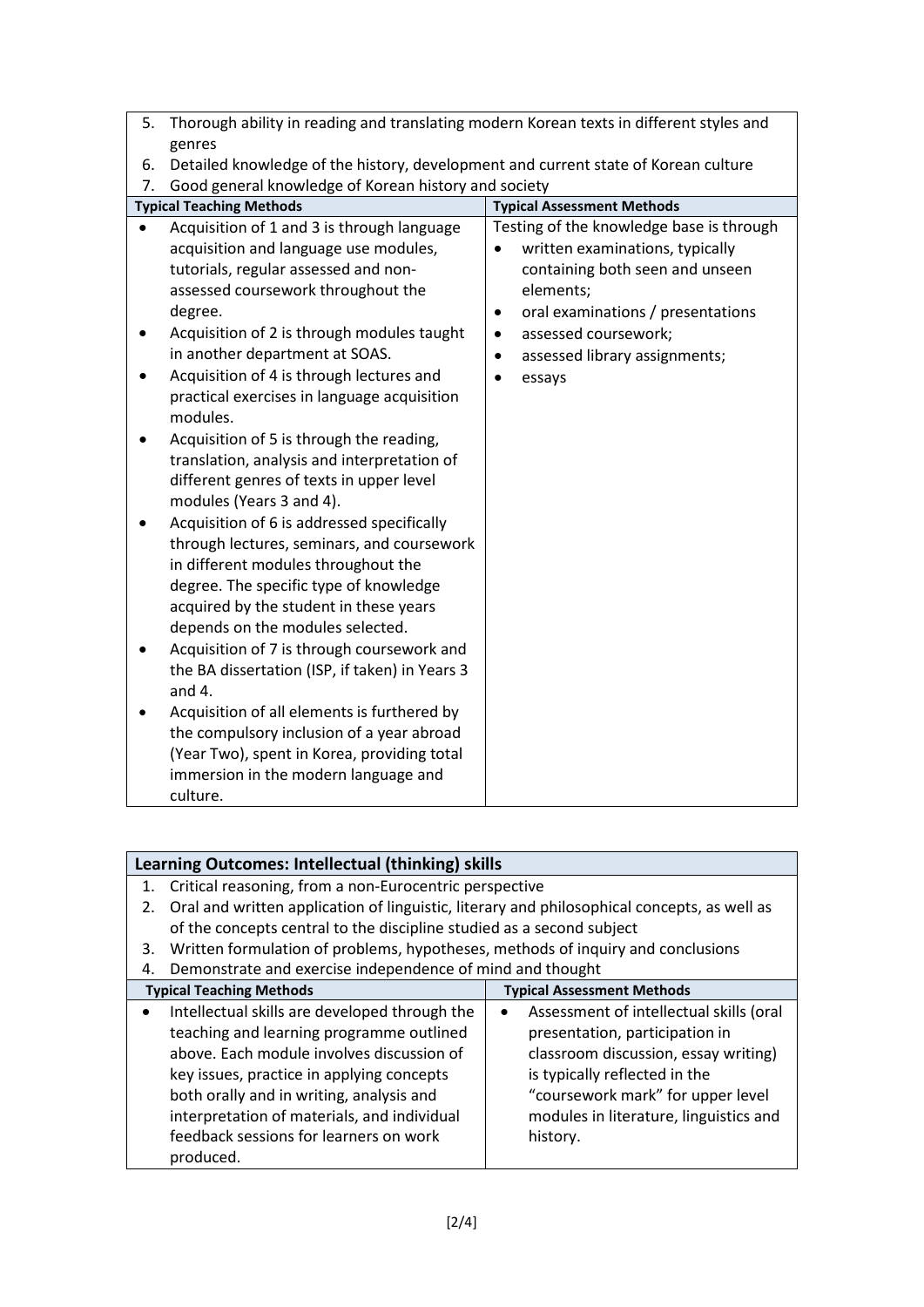| <b>Learning Outcomes: Subject-based practical skills</b>                                                                                                                                                                                                                                                                                                                                                                                                                                                                                                                                      |                                                                                                                                                                                                                                                                    |  |  |  |  |
|-----------------------------------------------------------------------------------------------------------------------------------------------------------------------------------------------------------------------------------------------------------------------------------------------------------------------------------------------------------------------------------------------------------------------------------------------------------------------------------------------------------------------------------------------------------------------------------------------|--------------------------------------------------------------------------------------------------------------------------------------------------------------------------------------------------------------------------------------------------------------------|--|--|--|--|
| The programme aims to teach students the following:                                                                                                                                                                                                                                                                                                                                                                                                                                                                                                                                           |                                                                                                                                                                                                                                                                    |  |  |  |  |
| Retrieve, sift and select information from a variety of sources<br>1.                                                                                                                                                                                                                                                                                                                                                                                                                                                                                                                         |                                                                                                                                                                                                                                                                    |  |  |  |  |
| Plan, undertake and report both bibliographically-based and fieldwork-based research<br>2.                                                                                                                                                                                                                                                                                                                                                                                                                                                                                                    |                                                                                                                                                                                                                                                                    |  |  |  |  |
| Understand, speak, read and write modern Korean at a high level of proficiency<br>3.                                                                                                                                                                                                                                                                                                                                                                                                                                                                                                          |                                                                                                                                                                                                                                                                    |  |  |  |  |
| Read pre-modern Korean texts at at least a basic level of proficiency (depending on the<br>4.                                                                                                                                                                                                                                                                                                                                                                                                                                                                                                 |                                                                                                                                                                                                                                                                    |  |  |  |  |
| student's module options)                                                                                                                                                                                                                                                                                                                                                                                                                                                                                                                                                                     |                                                                                                                                                                                                                                                                    |  |  |  |  |
| Experience of living and studying in Korea<br>5.                                                                                                                                                                                                                                                                                                                                                                                                                                                                                                                                              |                                                                                                                                                                                                                                                                    |  |  |  |  |
| <b>Typical Teaching Methods</b>                                                                                                                                                                                                                                                                                                                                                                                                                                                                                                                                                               | <b>Typical Assessment Methods</b>                                                                                                                                                                                                                                  |  |  |  |  |
| Guidance on how to identify, locate and use<br>material in the library and elsewhere is<br>provided in the context of all non-language<br>acquisition modules.<br>Throughout the four years, all students take<br>classes that involve the use of modern<br>Korean.<br>Key methods and concepts of literary,<br>historical and linguistic analysis are taught<br>in dedicated units at various levels.<br>The compulsory year in Korea provides<br>students with an invaluable experience that<br>greatly enhances, in practical terms, their<br>position on the job market after graduation. | Skills 1, 2 and 5 are primarily<br>$\bullet$<br>assessed through coursework,<br>essays, the language year abroad<br>project and the BA dissertation (ISP,<br>if taken).<br>Skills 3 and 4 are assessed through<br>written and oral examinations and<br>coursework. |  |  |  |  |

| <b>Learning Outcomes: Transferrable skills</b> |                                                                                                                                                                                                                                                                                                                                                                                                                                                                                                                                                                      |                                                                                                                                                                                                                                                                                                              |  |  |  |  |
|------------------------------------------------|----------------------------------------------------------------------------------------------------------------------------------------------------------------------------------------------------------------------------------------------------------------------------------------------------------------------------------------------------------------------------------------------------------------------------------------------------------------------------------------------------------------------------------------------------------------------|--------------------------------------------------------------------------------------------------------------------------------------------------------------------------------------------------------------------------------------------------------------------------------------------------------------|--|--|--|--|
|                                                | The programme will encourage students to:                                                                                                                                                                                                                                                                                                                                                                                                                                                                                                                            |                                                                                                                                                                                                                                                                                                              |  |  |  |  |
| 1.                                             | Adopt a non-Eurocentric perspective and foster intercultural awareness and                                                                                                                                                                                                                                                                                                                                                                                                                                                                                           |                                                                                                                                                                                                                                                                                                              |  |  |  |  |
|                                                | understanding                                                                                                                                                                                                                                                                                                                                                                                                                                                                                                                                                        |                                                                                                                                                                                                                                                                                                              |  |  |  |  |
| 2.                                             | Structure and communicate ideas effectively both orally and in writing                                                                                                                                                                                                                                                                                                                                                                                                                                                                                               |                                                                                                                                                                                                                                                                                                              |  |  |  |  |
| 3.                                             | Participate constructively in groups                                                                                                                                                                                                                                                                                                                                                                                                                                                                                                                                 |                                                                                                                                                                                                                                                                                                              |  |  |  |  |
| 4.                                             | Work independently                                                                                                                                                                                                                                                                                                                                                                                                                                                                                                                                                   |                                                                                                                                                                                                                                                                                                              |  |  |  |  |
| 5.                                             | Find information and use information technology                                                                                                                                                                                                                                                                                                                                                                                                                                                                                                                      |                                                                                                                                                                                                                                                                                                              |  |  |  |  |
| 6.                                             | Be self-reliant                                                                                                                                                                                                                                                                                                                                                                                                                                                                                                                                                      |                                                                                                                                                                                                                                                                                                              |  |  |  |  |
| 7.                                             | Assess the relevance and importance of the ideas of others                                                                                                                                                                                                                                                                                                                                                                                                                                                                                                           |                                                                                                                                                                                                                                                                                                              |  |  |  |  |
|                                                | <b>Typical Teaching Methods</b>                                                                                                                                                                                                                                                                                                                                                                                                                                                                                                                                      | <b>Typical Assessment Methods</b>                                                                                                                                                                                                                                                                            |  |  |  |  |
| $\bullet$                                      | Skill 1: The year abroad, and the uniquely<br>multicultural constitution of the teaching<br>staff, are key elements in providing<br>students with a learning experience that<br>actively fosters intercultural awareness and<br>a non-Eurocentric perspective.<br>Skills 2, 4, 5 and 7 are typically learned in<br>the process of carrying out research<br>assignments (coursework, essays, etc.) as<br>well as during classroom discussions.<br>Skills 3 and 6 are important elements of the<br>entire learning experience, but specifically<br>of the year abroad. | Assessment of 1, 2, 4, 5 and 6 is<br>through various types of coursework<br>and research assignments already<br>described above.<br>Encouragement of 1, 3, 6 and 7 is<br>$\bullet$<br>also a key element of the classroom<br>experience, as well as of personal<br>feedback from and contact with<br>tutors. |  |  |  |  |